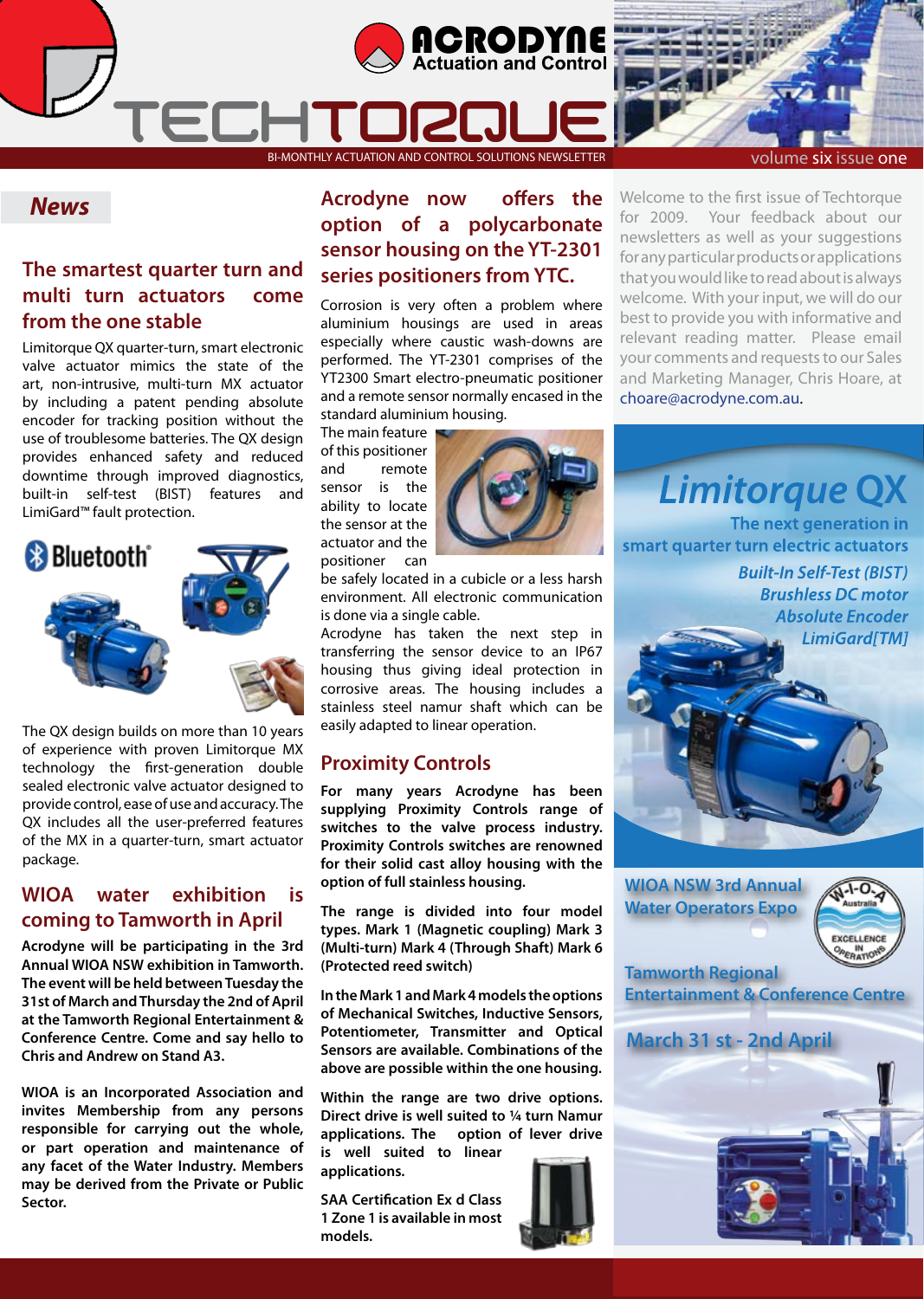### *How to set up the new Limitorque dashboard software on your PDA*

#### **About MX/QX Dashboard Software**

The MX/QX is the non-intrusive intelligent actuator of choice for users demanding safety, quality, ease of configuration and technology leadership. Flowserve Limitorque's commitment to technology leadership is demonstrated in an available Bluetooth® option that permits a user to download or upload configuration routines via a standard low-power wireless communication path to an actuator. The MX/QX actuator can communicate via Bluetooth with a Bluetooth-equipped PC, PDA, or cell phone compatible with the Microsoft Windows® Mobile platform and the MX/QX Dashboard actuator diagnostics GUI (graphical user interface) software. This document outlines the flexibility of the Dashboard software.

The MX/QX Bluetooth option contains a Frequency Hopping Spread Spectrum (FHSS), which enables a reliable communication link, even in a "noisy" environment. The Bluetooth option also contains 128-bit data encryption to protect the privacy of the link. Bluetooth communication is accessible up to 10 metres (~30 ft.) from the actuator in all directions, and the ability to enable the Bluetooth communication link is password protected. When the Bluetooth link is enabled, a visible blue LED in the controls LCD window signifies that an active Bluetooth link to the actuator is established.

The Dashboard actuator software program permits a user to easily access either the configuration routines or the diagnostics capability of the MX/QX actuator using a Bluetooth-equipped PC or PDA with the Windows Mobile 5 platform. Dashboard is driven by GUI and parallels the menu selections of the MX/QX (see Installation and Operations manuals LMENIM2306 and LMENIM3306). It can be used to change or view configurations up to 10 metres from the actuator when a Bluetooth link is established. A secure Bluetooth link must be established before configurations can be altered, ensuring security and safety. Once the link is established, Dashboard can be used to change or view the default configuration in either active online mode or background mode.

Online mode allows a user to make unit configuration changes in real time by simply answering "Yes" or "No" to the menu prompts. Exiting the program saves the changes to the MX/QX. These changes can be subsequently downloaded from a Bluetooth-equipped PC or PDA and uploaded to other MX/QX actuators that require identical configurations. This feature speeds the setup of the remaining actuators.

Offline mode allows a user to program a unit configuration, save the configuration to a PC or PDA, and upload into an

MX/QX once the Bluetooth link is established. This feature enables the user to assign a unique configuration for any number of actuators in a non-volatile environment, save it to the computer device, and schedule the upload to the actuators when planned maintenance is performed.

Diagnostics can also be downloaded from the actuator into a PC or PDA via Dashboard and saved for further evaluation. Dashboard can be used to analyze this data or e-mail it to Flowserve Limitorque for evaluation.

These features are available up to 10 metres from the MX/QX actuator equipped with the Bluetooth (BT) option. Dashboard can also be used with the IrDA port supplied with each MX/QX unit. IrDA (IR) communication is limited to < 1m. It also requires a link to be established, but the effective communication distance is typically less than one metre to avoid cross-communication with neighboring devices.

When the MX/QX software is revised, Dashboard can be used to implement newly released software and upload it to the MX/QX. It is recommended that the IrDA link be used to upload new software into the MX/QX actuator.

*NOTE: This version supports only the ENGLISH language option.*

#### **Installing and Activating Dashboard**

Dashboard is supported on the following computer systems: • PDA - Microsoft Mobile 5 or 6 operating system only with Bluetooth and Infrared capability.

- Laptop\* Microsoft XP® operating system with Bluetooth and Infrared capability. Microsoft Windows VISTA® not supported.
- Desktop\* Microsoft XP® operating system with Bluetooth and infrared capability. Microsoft Windows VISTA not supported.

\*Internal or external Bluetooth or infrared devices supported on most PCs. Refer to manufacturer's instructions for installation.

Dashboard is available free of charge when the MX/QX with the Bluetooth option is purchased, and it can be downloaded from www.limitorque.com or on CD.

NOTE: A nominal fee is charged for Dashboard if used on the infrared equipped only MX/QX actuators.

PDA Installation

1. Using Microsoft Active Sync®, copy the dashboard.cab file to the PDA directory of your choice .

2. On the PDA, open the folder where the .cab file resides and select it.

3. Follow the installation instructions (Windows Mobile generated).

*NOTE: Dashboard .cab files for the PDA are provided as Widcomm or Wincomm versions. If the program generates an error after installation, the incorrect version was installed.*

PC (non-PDA) Installation

1. Insert the CD in your PC CD drive.

2. Open file explored and select the setup.exe from the CD drive directory.

| Type the name of a program, folder, document, or<br>Internet resource, and Windows will open it for you. |  |
|----------------------------------------------------------------------------------------------------------|--|
| allege dents                                                                                             |  |
|                                                                                                          |  |

3. Click OK and follow the installation instructions.

Dashboard (PDA or PC) is encrypted and requires a key to unlock the encryption. When the Dashboard software is first activated on your device, a keycode will appear. For example:

• Dashboard Keycode = 7790793D6995DD8

This keycode is then used to generate a random key to unlock the software. For example:

• Dashboard Key = 699907DD893705D

Each key code is unique for every PC and PDA; therefore, the end user must obtain a key code for every installed platform.

Once the key is validated, the end user must accept the terms of the agreement prior to first use.

The key to unlock the code is available from the factory by calling 434-528-4400 and asking to speak with a service representative.

## *"Limitorque gives any business an excellent return on investment"*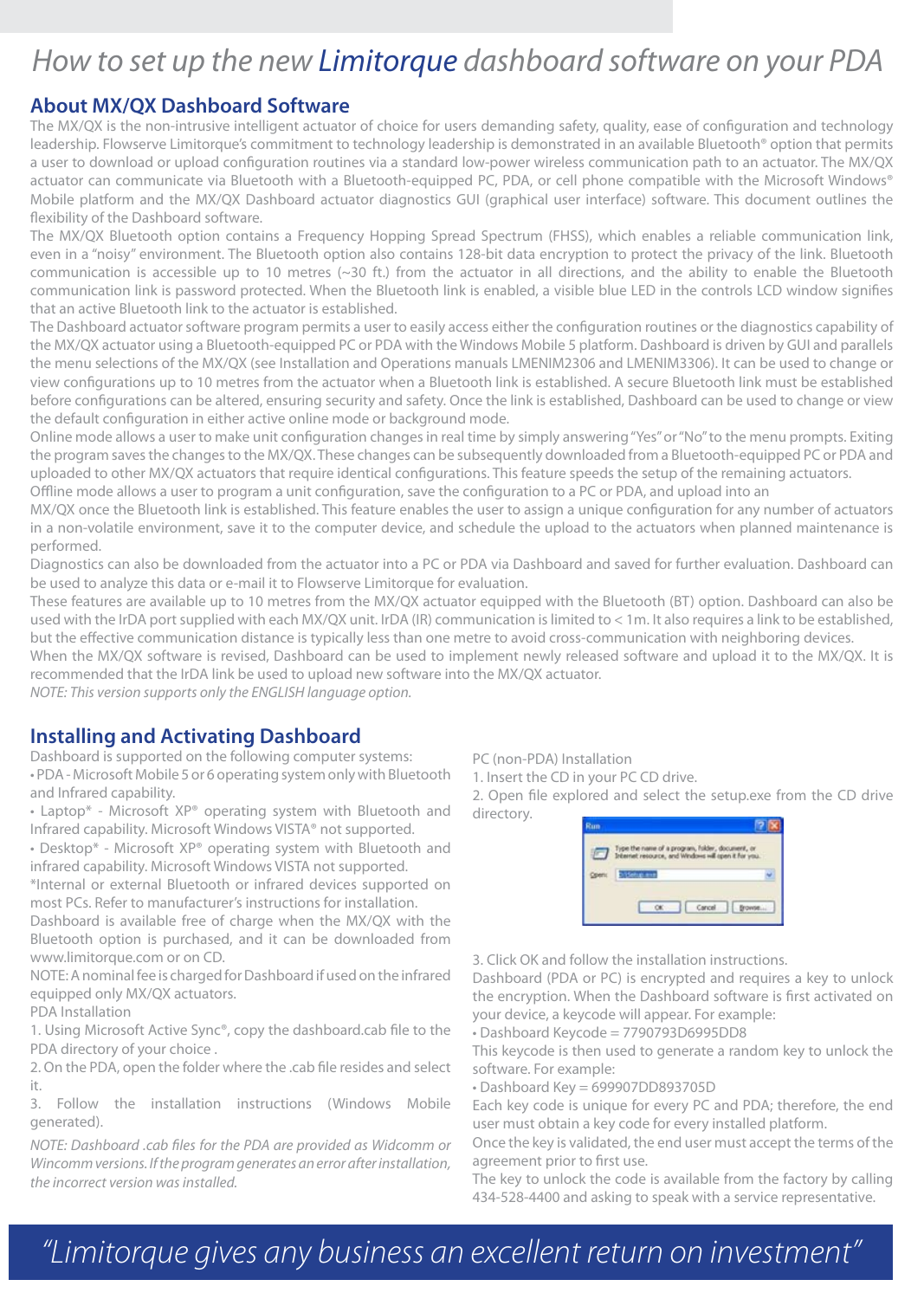# **mx dashbord**

#### **MX/QX Configuration**

To configure the MX/QX "port" setting, refer to the LMEIM2306/3306 for detailed instructions.

To use the MX/QX Downloader option on the dashboard, the MX/ QX must be configured for IRDA in the "port" setup.

The ModSim option on the Dashboard is supported either via IR or BT.

Setup example for the IR setting in the "port" menu:



Once the port is configured, Dashboard may be used to communicate with the MX/QX via the user selected Local port. Note: When using the IR option, line of sight is required with the device. For best results hold the IR device approximately 12 cm or less, from the actuator. BT option supports a maximum distance of 10 metres from the device. Configuring the MX/QX BT option:

• In the 'ports' menu, select the BT port.

• Each BT-equipped MX/QX has a unique identifier. Note for future

reference.

• Configure the BT password. Default is "default123456789," a maximum of 16 alphanumeric characters.

• The user has the option to disable the password.

*NOTE: Limitorque strongly recommends the use of a non-default password on the MX/QX for security reasons.*

• The MX/QX is now ready for use with the Limitorque Dashboard application

#### **Creating the Dashboard Bluetooth Link**



This document is designed to demonstrate the capabilities of the Bluetooth link for communication with the MX/QX. IR communication is identical except for the initial selection of the IR/COM link. From this point forward, the BT link shall be used as a reference.

The link is established per the following procedure:

• Verify the MX/QX is configured for

the BT port option. • Record the MX/QX password.

• Using the Dashboard application, perform the following:

- Select the "Bluetooth" button.

The Dashboard application will scan for all BT devices in range.

*NOTE: The application will identify all BT devices in range including and not limited to cell phones and PCs.*

Note: The FLXMX/QX refers to the MX/QX actuator.

• If the desired actuator does not appear in the scan window, move closer to the actuator and press the "Rescan" button.

If the actuator still does not appear in the scan window, verify the MX/ QX actuator in question.

• Select the desired actuator with the mouse cursor (PC application) or stylus (PDA application) and wait for

the "ACCEPT" button to activate.



*NOTE: If the MX/QX is configured for password protection, enter the password in the Dashboard input field when prompted.*

#### **MX/QX Configuration via Dashboard**

This section describes the available configuration options applicable to the MX/QX. The below illustrations are applicable to the offline and online modes.

Once in the Welcome screen below, proceed with the MX/QX

| O Welcome                 |                             |
|---------------------------|-----------------------------|
| File Target Options Help  |                             |
| Configuration Diagnostics |                             |
| Change                    | View.                       |
|                           | Help                        |
|                           | Library MVA remote LCD mode |
| Connection Status:        | Offine mode                 |
| Connection speed.         | <b>Offine</b>               |
| Port in Use:              | MVA Default Cor             |
| <b>BACK</b>               | ōĐ                          |

configuration detailed below: In the OFFLINE mode, the following user access is available: File > Exit – Exits the offline mode Target > Compare – Allows for saved file comparison Options > Download – Opens the MX/QX Downloader application Options > Modsim – Opens the Modsim application NOTE: All other links are not accessible.

| <b>O</b> Welcome          |                         |
|---------------------------|-------------------------|
| File Target Options Help  |                         |
| Configuration Diagnostics |                         |
| Change                    | View                    |
|                           |                         |
|                           | Heb                     |
|                           | Use MXA remote LCD mode |
| Connection Status:        | Connected               |
| Connection speed:         | BT                      |
| Port in Use:              | Winsock BT APL          |

In the ACTIVE mode, the following user access is available: File > Exit – Exit the online mode Target > Config > Download – Downloads the MX/QX configuration Target > Config > Upload – Uploads a configuration to the MX/QX Target > Config > Compare – Compares the saved configuration to the recently downloaded configuration Target > Reset – Resets the MX/QX

resulting in a lost link Options > Download – Opens the

MX/QX Downloader application – IR OPTION only Options > Modsim – Opens the Modsim application; can be used with BT or IR

*NOTE: All other links are for factory use only.*

#### *to view the entire document please subscribe to www.acrodyne.com.au*